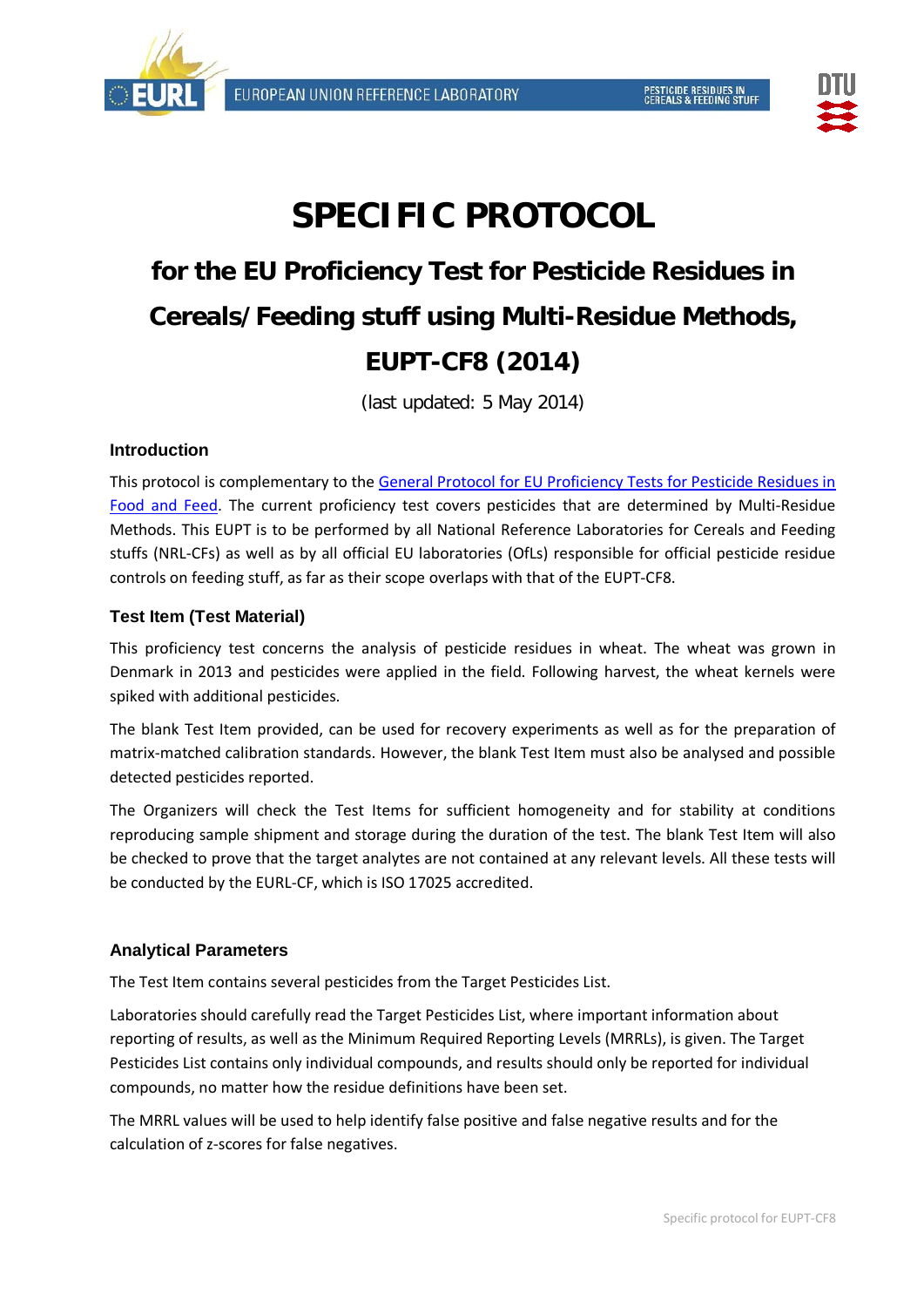#### **Amount of Test Item**

The participants will receive:

- approximately 125 g of feed Test Item with incurred and spiked pesticides and
- approximately 125 g of blank feed Test Item.

#### **Shipment of Test Items**

The Test Items are planned to be shipped on 19 May, 2014.

Test Items will be shipped frozen and packed in thermo-boxes together with a freezer block. The organisers will aim to ensure that all participating laboratories will receive their shipments on the same day. Prior to shipment a reminder will be sent to the participating laboratories by e-mail.

Laboratories must make their own arrangements for the receipt of the package. They should inform the Organiser of any public holidays in their country/city during the week of the shipment, and must make the necessary arrangements to receive the shipment, even if the laboratory is closed.

#### **Instructions on Test Item Handling**

Once received, the Test Items should be stored deep-frozen (at -18°C or less) before analysis to avoid any possible deterioration/spoilage and to minimize pesticide losses. The Test Items should be mixed thoroughly, before taking the analytical portion(s).

All participants should use their own routine standard operating procedures for extraction, clean-up and analytical measurement and their own reference standards for identification and quantification purposes. Considering the available amount of Test Items, laboratories employing methods requiring large analytical portions are advised to scale them down.

The homogeneity tests will be conducted using 5 g of Test Item in all cases. As sub-sampling variability increases with decreasing analytical portion size, sufficient homogeneity can only be guaranteed where participants employ sample portions that are equal or larger than the ones stated above.

#### **Results Submission Website and Deadlines**

Sample receipt acknowledgement, analytical results and method information are to be submitted via the **EUPT-CF8 [Result Submission Website.](http://thor.dfvf.dk/eupt-c6)** Links to this can be found on the EURL-CF webpage: [http://www.crl-pesticides.eu/docs/public/tmplt\\_article.asp?LabID=400&CntID=926&Theme\\_ID=1&Pdf=False&Lang=EN](http://www.crl-pesticides.eu/docs/public/tmplt_article.asp?LabID=400&CntID=926&Theme_ID=1&Pdf=False&Lang=EN)

The website will be accessible from 20 May 2014. The webpage contains a link to specific instructions on how to enter the data in the result submission website.

To access the data submission forms, participants must use their unique login data (username and password) given in the confirmation e-mails sent to the laboratories upon registration.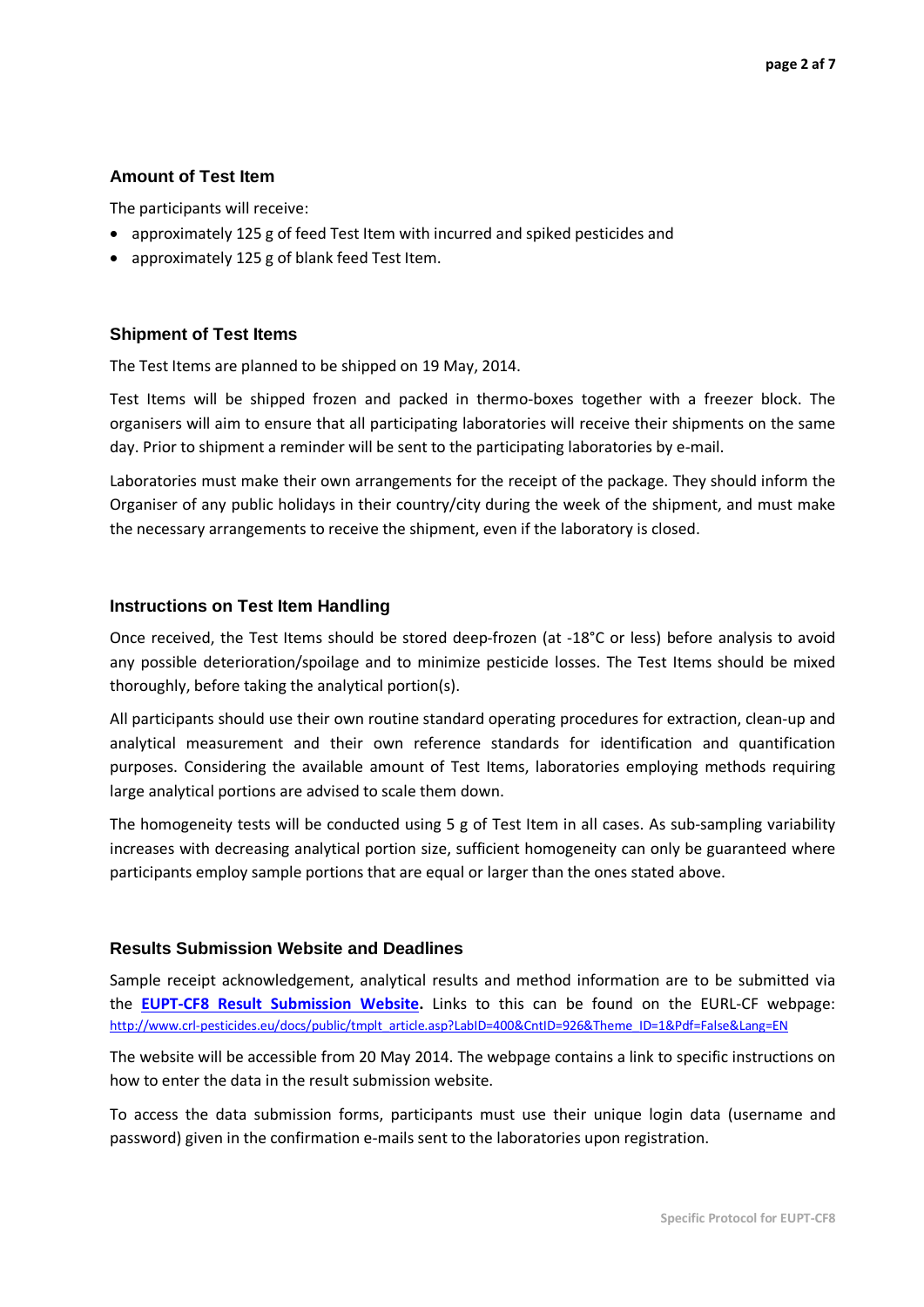To access the data submission forms participants must use their unique login data (username and password), which will be sent by e-mail on 15 May.

The labs can fill in the sub-pages at different stages/sessions. **Remember to save the data of each page before leaving it.** 

**The deadline for result submission is 13 June 2014 at 13.00 CET.**

#### Test Item Receipt and Acceptance - Subpage 0

Once the laboratory has received the Test Items it must report to the organiser, via the **[EUPT-](http://thor.dfvf.dk/eupt-c6)CF8 [Result Submission Website,](http://thor.dfvf.dk/eupt-c6)** the date of receipt, the condition of the Test Item, and its acceptance. The deadline for acceptance is the 23 May 2014. If the laboratory does not respond by this deadline, the Organisers will assume that the Test Items have been received and accepted.

**If participants have not received the Test Items by the 26 May 2014 at noon, they must inform the Organiser immediately by e-mail** [\(eurl-cf@food.dtu.dk\)](mailto:eurl-cf@food.dtu.dk).

#### Reporting Qualitative and Quantitative Results - Subpages 1 and 2

To report their results, laboratories must access the **EUPT-CF8 [Result Submission Website](http://thor.dfvf.dk/eupt-c6)**.

Deadline: All results must be reported on the online result submission website by 13 June 2014. The website will NOT be accessible for result submission after this date and time, and any results reported after the deadline will not be included in the statistical treatment, or in the final report.

Results should not be reported where a pesticide

- a) was not detected,
- b) was detected below the RL (Reporting Limit) of the laboratory, or
- c) below the MRRL.

Results reported as <RL will be considered as "Not Detected".

#### Significant Figures:

Residue levels <0.010 mg/kg;

to be expressed by two significant figures (e.g. 0.0058 mg/kg).

Residue levels ≥ 0.010 mg/kg;

to be expressed by three significant figures, e.g. 0.156, 1.64, 10.3 mg/kg.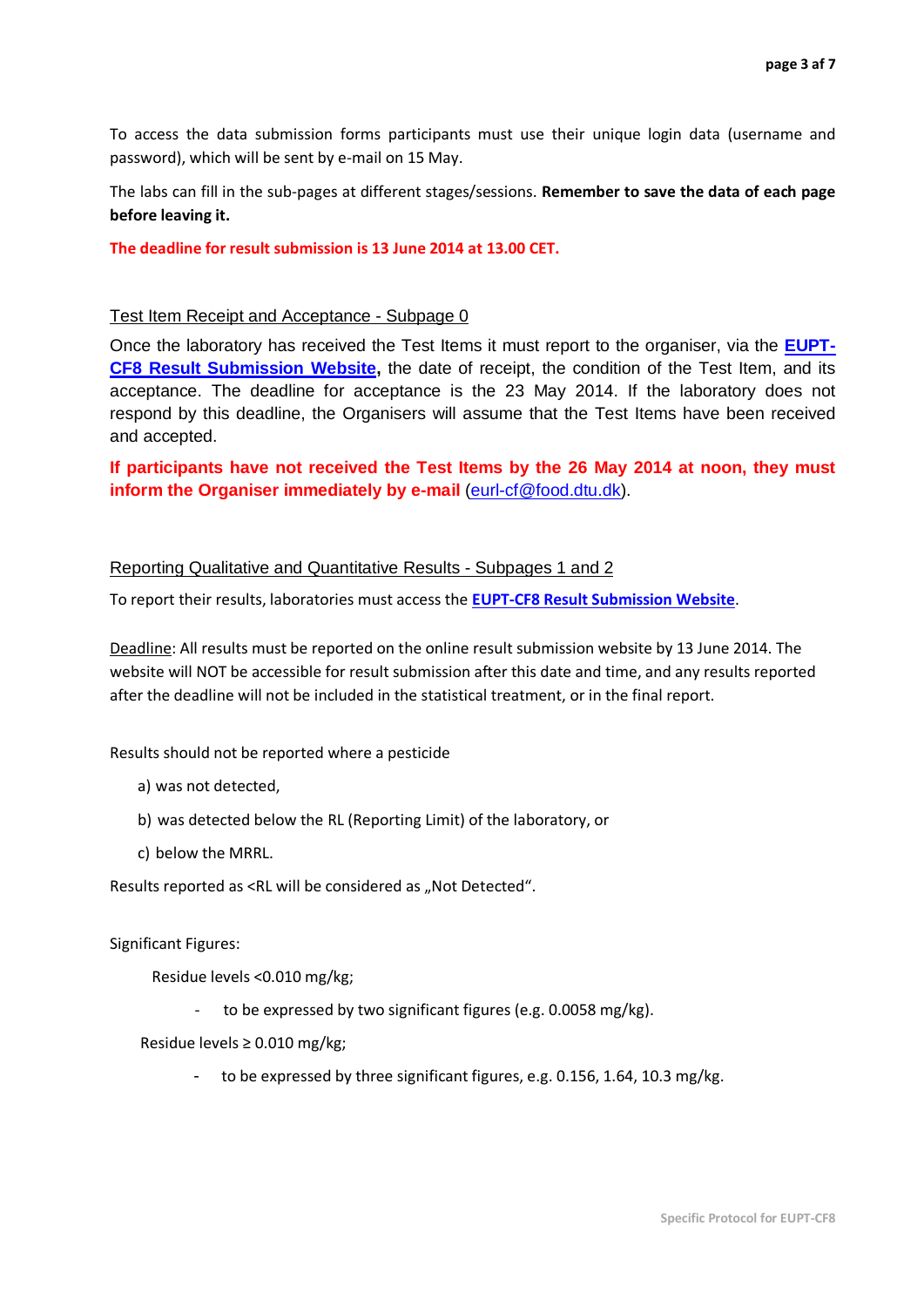The following fields will be available for reporting the quantitative results:

- **"Concentration in mg/kg":** here you should fill in the results that you would report in your routine work. That means, the recovery-corrected result should be reported, if it reflects the normal procedure in your lab, otherwise the non-recovery-corrected result should be reported.
- **"Conc. in blank in mg/kg":** any concentration values of pesticides from the Target Pesticides List you will determine in the blank (even at levels below the MRRL), you can enter here.
- **"Experience with this compound".** Use the dropdown-menu to indicate how many years you have analysed for this compound using the method applied in this EUPT.
- **"Is your result recovery-corrected?":** Please specify whether the result was recoverycorrected and what kind of recovery-correction via the dropdown-menu.
- **"Recovery figure (in %)":** Here, labs can report any recovery figures (in %) obtained for the analyte in question. If a recovery factor was used to correct the result, the recovery figure (in %) used for the calculation MUST be reported.

Additional information on how each recovery figure was derived will be asked in separate fields.

#### Reporting Information on Analytical Methodology - Subpage 3

All laboratories are requested to provide information on the analytical method(s) they have used via the **EUPT-CF8 [Result Submission Website](http://thor.dfvf.dk/eupt-c6)**. The laboratories are asked to thoroughly fill in this important information in order to minimize the administrative burden of collecting this information at a later stage.

#### Reporting missing information after result submission deadline – Subpage 4

In case of false negative results the affected laboratories will be asked to provide details on the methodology used after the deadline for result submission. This can be done by accessing subpage 4 within the **EUPT-CF8 [Result Submission Website](http://thor.dfvf.dk/eupt-c6)**. This subpage will be accessible from 16-18 June 2014.

## **If no sufficient information on the methodology used is provided, the Organiser reserves the right not to accept the analytical results reported by the participant.**

#### **Follow-up actions**

According to Art. 32 1b of Regulation (EC) No 882/2004, underperformance of any NRL AO in comparative testing will be followed by EURL-CF..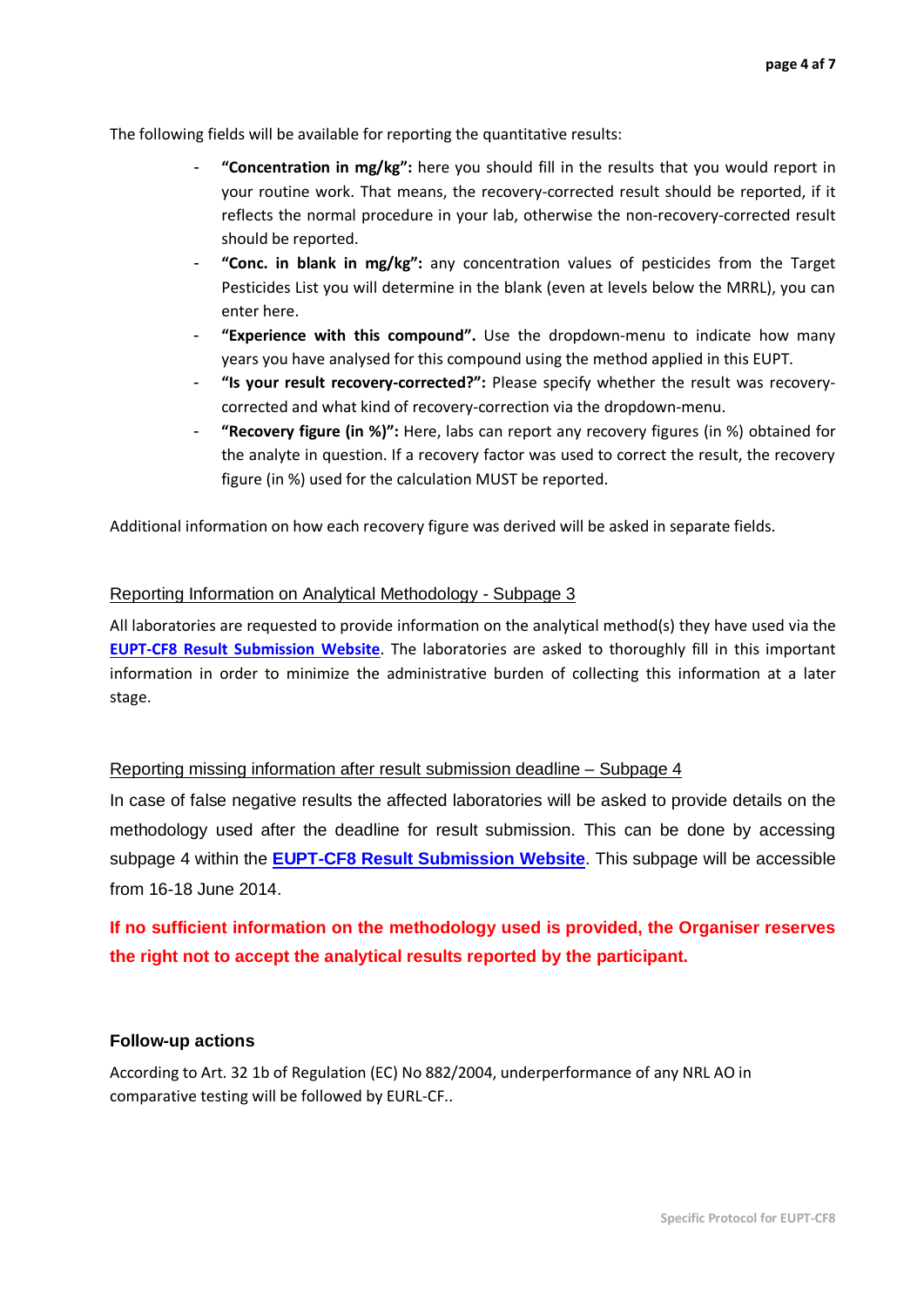#### **Documents**

All documents relating to EUPT-CF8 can be found in the EURL-Document Repository [\(CIRCA/FIS-VL\)](http://fis-vl.bund.de/Public/irc/fis-vl/Home/main). Links to the documents can be found in the [EUPT–CF8](http://www.crl-pesticides.eu/docs/public/tmplt_article.asp?CntID=926&LabID=400&Lang=EN) Website.

## **Calendar**

| <b>Activity</b>                                                                        | <b>Dates</b>                 |
|----------------------------------------------------------------------------------------|------------------------------|
| Announcement<br>Calendar<br>Target Pesticide List                                      | January 2014                 |
| <b>EUPT-Registration Website</b>                                                       | 18 February 2014             |
| Deadline for registration                                                              | 30 April 2014                |
| <b>Release of Specific Protocol</b>                                                    | 5 May 2014                   |
| Distribution of Test items                                                             | 19 May 2014                  |
| Deadline for Receipt and Acceptance of Test Materials                                  | within 24 hr on reciept      |
| Deadline for Result Submission                                                         | 13 June 2014<br>at 13.00 CET |
| Deadline for submission of additional method information for<br>false negative results | 18 June 2014                 |
| Preliminary Report (only compilation of results)                                       | 31 August 2014               |
| <b>EUPT Evaluation Meeting</b>                                                         | September 2014               |
| <b>Final Report</b>                                                                    | December 2014                |

## **Participation Fees**

For participating laboratories from the EU, EU-candidate states and EFTA states the participation fee will be

 $\bullet$  175 $\in$ 

The participation fees for laboratories from third countries:

 $\bullet$  350  $\in$ 

For further information, visit this website [www.eurl-pesticides.eu](http://www.eurl-pesticides.eu/)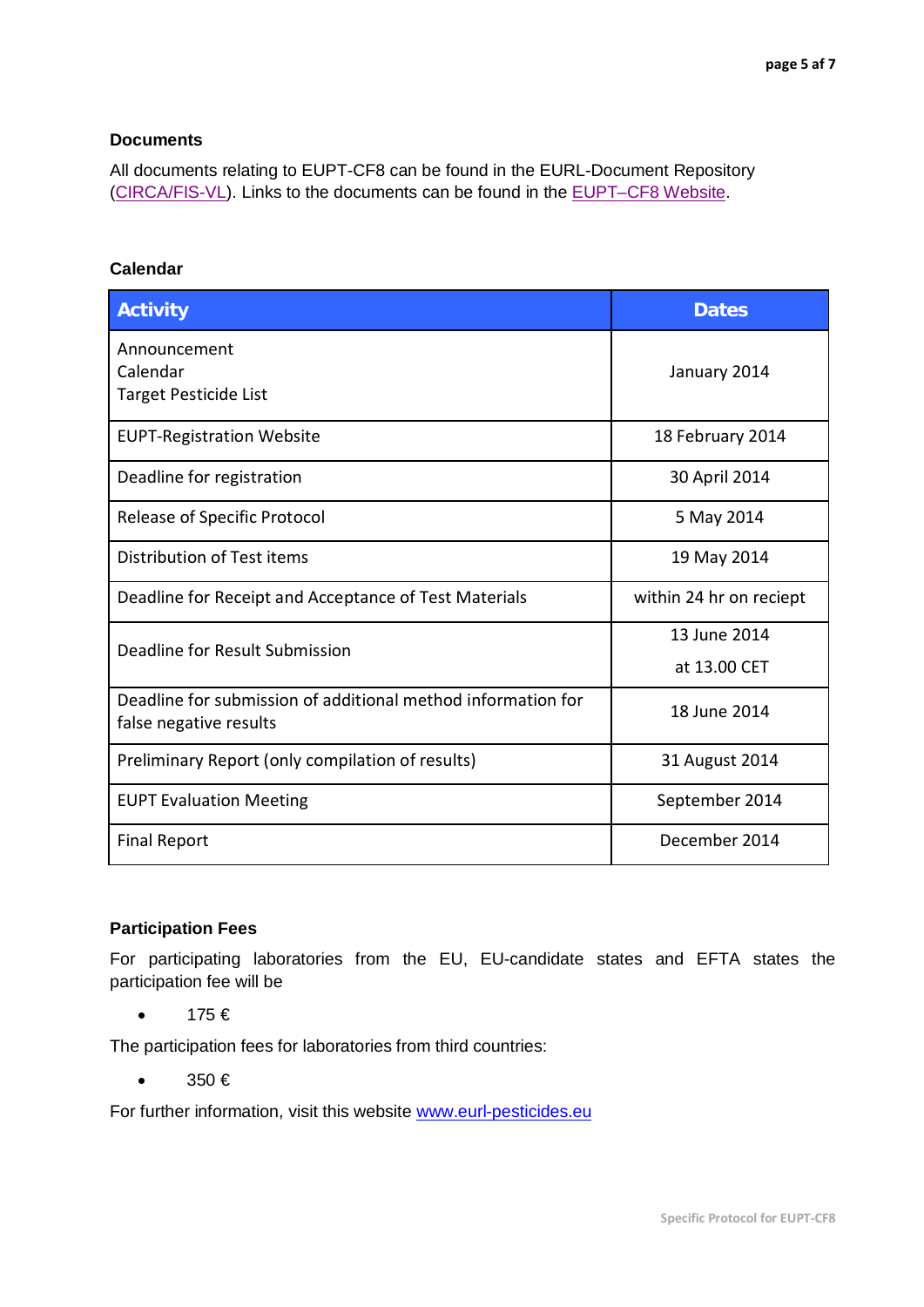## **Delays in Payment**

The participants will receive an invoice from DTU. The invoice will be sent by ordinary mail. The terms of payment are 30 days net. After this deadline reminders will be sent. From the second reminder onwards an administration fee of DKK 100.00 excluding VAT (ca. 13 €) will be charged per reminder.

Any questions concerning invoices must be directed to Peter Dahm-Jappe at the financial department [pdahm@adm.dtu.dk.](mailto:pdahm@adm.dtu.dk)